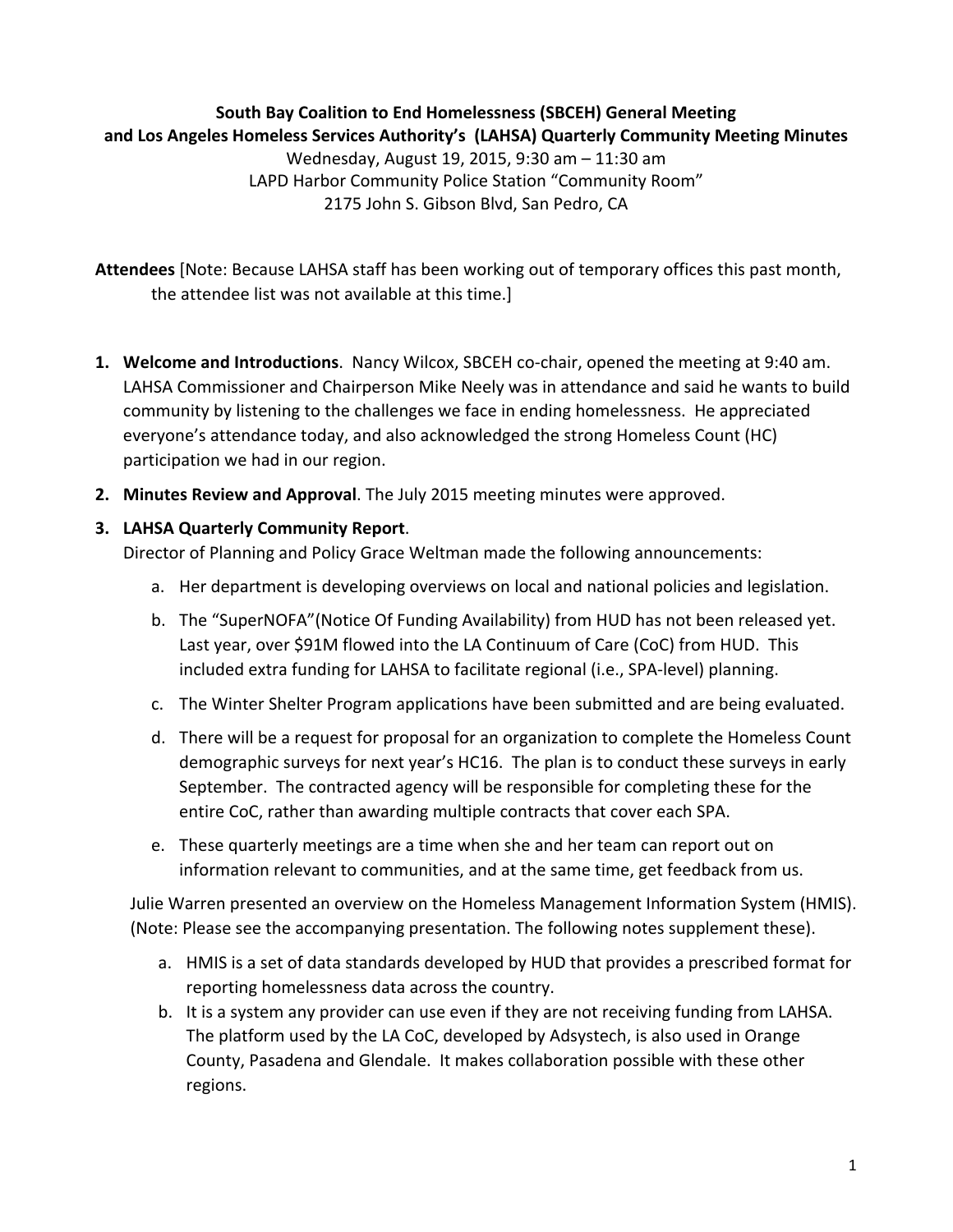- c. Information about clients, including case notes and housing retention information is stored in it. Several pre-defined reports are available, as well the ability to develop customized reports. Many enhancements are being incorporated that support the County's Coordinated Entry System.
- d. The goal is to have one tool, HMIS, which would be used by all agencies, thus eliminating the need for separate databases or lists to be maintained.
- e. Technical support is available Monday-Friday, along with weekends. Free user training is also offered.
- f. It currently is a bit more challenging to use HMIS on an iPad, though LAHSA's Emergency Response Team is participating in a pilot to use tablets.
- g. The list of project links shown on page 8 of the presentation shows just the most recent programs, but many others are also supported.

The next portion of their briefing, on pages 10-30, covered the Homeless Count 2015 results. Because SPA 8 has already been well briefed on this, this section was skipped.

Stephanie Inyama presented the next segment on the 2015 HC Volunteer Survey Report.

- a. LAHSA is looking into ways to make the now annual counts less paper intensive, and to build a strong infrastructure to ensure community sustainability.
- b. On page 37, Priority Areas for Improvement, it was noted SPA 8 did not have these problems.
- c. One of the Key Recommendations is to revamp the Demographic Survey.
- d. SPA 8's Homeless Count 2016 will be held on Wednesday night, January 27<sup>th</sup>, with the launch of this event taking place in September.
- e. For HC15, the data collected during this year's separate Youth Count was not submitted to HUD because there was not a high confidence level in the data gathered. HUD will be involved with the 2016 Youth Count methodology to avoid this problem.

Commissioner Neely reiterated the purpose for conducting the Homeless Count, to make people aware of the problem and to find solutions to it. He encouraged the communities to think of new and innovative methods to tackle it.

## **4. Committee Reports**

a. *Advocacy:* Committee Chair Paul Stansbury talked about the ways in which we can become effective advocates. We should take advantage of the heightened public awareness on homelessness at this time to educate the public. We can support the upcoming September  $3<sup>rd</sup>$  community meeting being held in San Pedro, and speak up for more housing funding. The Los Angeles Times recently published a digest of elected officials. Paul urged us to attend city council meetings in the community in which we live. He will be monitoring the consolidation efforts taking place at the County level involving the Departments of Public Health (DPH), Health Services (DHS) and Mental Health (DMH), for the combined effects on homelessness policies and housing.